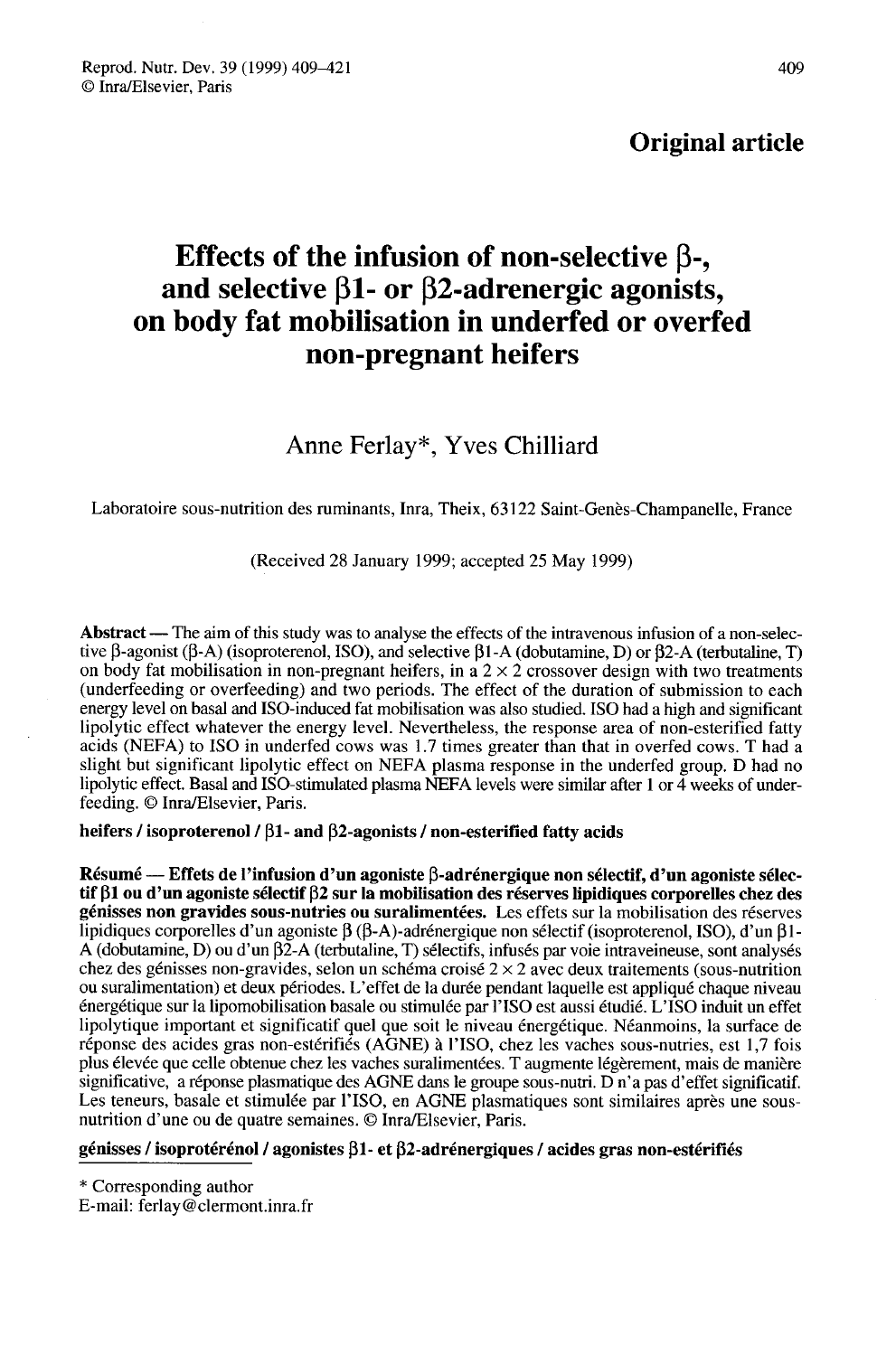## 1. INTRODUCTION

Animals mobilise their body reserves as fuel for other tissues during underfeeding. Adipose tissue (AT) is the major energy reserve of the body, and the mobilisation of AT triacylglycerols plays an important role in adapting to energy restrictions [15]. This is made possible by an increase in lipolysis, which depends mainly on catecholamines. Relative actions of catecholamines through the systemic circulation or the sympathetic nervous system are not fully  $resolved.$  The stimulation of  $\beta$ -adrenoceptors  $(\beta$ -AR) or  $\alpha$ 2-AR by catecholamines enhances or inhibits (respectively) the hormone-sensitive lipase, the enzyme which catalyses the breakdown of triglycerides into fatty acids and glycerol.

There are discrepancies in the literature about the expression of different sub-types of  $\beta$ -AR in bovine AT. The mRNA levels of  $\beta$ 2- and  $\beta$ 3- and predominantly  $\beta$ 1-AR subclasses are expressed in calf perirenal AT [11]. Data from binding studies indicate the presence of  $\beta$ 1- and  $\beta$ 2-AR in calf subcutaneous AT, although a high concentration of CGP12177, a selective  $\beta$ 3-agonist ( $\beta$ 3-A), had no lipolytic effect [43]. Nevertheless, it now seems that this compound is an inadequate tool for demonstrating the presence of  $\beta$ 3-AR [23]. According to the results of another binding study [41], perirenal adipocyte membranes from heifers have  $\beta$ 2-, but not  $\beta$ 1-AR. In this study, however, the partial inhibition, by  $\beta$ 1- as well as  $\beta$ 2-antagonists, of the increase in cAMP after isoproterenol (ISO, a non-selective  $\beta$ -A) stimulation, suggests a role for both  $\beta$ 1- and p2-AR. Futhermore, there was no measurement of in vivo or in vitro lipolytic responses in the majority of the studies on  $\beta$ -AR.

In a preliminary trial [19], we established the dose-response curves for the lipolytic effects of  $\beta$ -,  $\beta$ 1- and  $\beta$ 2-A on plasma NEFA concentration in underfed cows, showing a selective stimulation by  $\beta$ 2-A, but not by  $\beta$ 1-A or only at high doses.

It is well established that the fasting [7, 22] or underfeeding [16, 21] of cattle increases the response of body fat mobilisation to catecholamines or non-selective  $\beta$ -A (ISO). In contrast, there is no published data on the effects of underfeeding or overfeeding on the in vivo responses to  $\beta$ 1- or  $\beta$ 2-A in ruminants. Moreover, the adaptation of basal or stimulated fat mobilisation can vary with the length of the underfeeding period in ruminants. In the medium term (several weeks), underfeeding rapidly enhances the basal plasma NEFA levels up to a plateau [15]. This plateauing may be due to a mechanism aimed at saving body lipids (making it possible to prolong the survival of the animal) and/or limit the toxic effects of high NEFA concentrations [14]. There is, however, no data on the time-scale of the adaptation of fat mobilisation response to catecholamines in ruminants.

The two main aims of the present trial were to confirm our preliminary results concerning the effects of  $\beta$ -,  $\beta$ 1- or  $\beta$ 2-A on fat mobilisation, and to analyse the adaptation of  $\beta$ 1- and  $\beta$ 2-adrenergic lipolytic responses according to changes in energy levels (underfeeding versus overfeeding). The third objective was to analyse the time-scale of the adaptation of the  $\beta$ -adrenergic lipolytic response for a period of 4 weeks after a change in the food energy level.

We simultaneously monitored changes in plasma metabolites (glucose, lactate and 3-hydroxybutyrate  $(\beta$ -OH)) and insulin, since variations in their concentrations could interact with the lipolytic response.

## 2. MATERIALS AND METHODS

#### 2.1. Animals and diets

Four non-pregnant non-lactating Holstein x Friesian heifers (body weight  $571 \pm 33$  kg, body condition score  $3.8 \pm 0.4$  on a 0-5 scale, and 30–34 months old) were used in a  $2 \times 2$  crossover experimental design with two treatments (underfeeding or overfeeding, at 58 % (low) or 135 % (high) of maintenance energy requirements,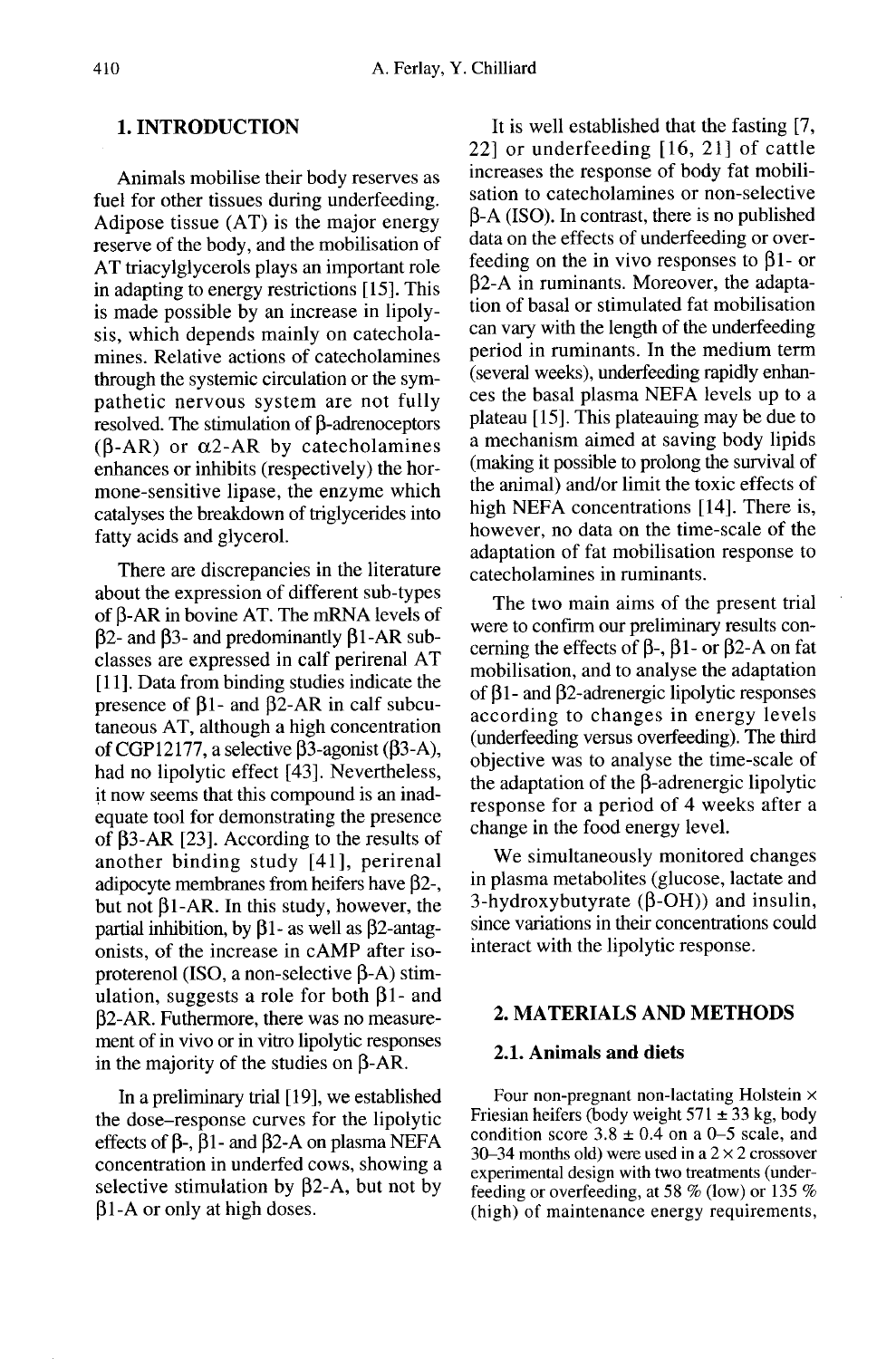MER) and two time periods. Treatment periods were for 28 days, preceded by a 15-day preexperimental period and followed by a 15-day post-experimental period. During pre- and postexperimental periods, animals were fed 85 % (medium) of MER. The diets were calculated [27] from body weight at the beginning of the experiment so that the cumulative energy supply approximately covered (92 %) the maintenance requirement during both the pre-experimental and post-experimental periods. Animals were housed in tie stalls under a 12-h light regime.

The diet for the underfed animals consisted of 58 % hay, 13 % pelleted barley and 29 % soybean meal. The diet for the overfed animals consisted of 40 % hay and 60 % pelleted barley. The medium diet consisted of 55 % hay, 38 % pelleted barley and 7 % soybean meal. Water was provided ad libitum. All heifers received 100 g of a mineral-vitamin premix daily. All rations were calculated [27] so that protein intake was similar and covered 123–124 % of the requirement<br>(assumed to be 3.25 g of PDI $\text{kg}^{-1}$  of body provided ad notium. An heners received 100 g or<br>a mineral–vitamin premix daily. All rations were<br>calculated [27] so that protein intake was similar<br>and covered 123–124 % of the requirement<br>(assumed to be 3.25 g of PDI kg<sup></sup> (PDI). The total mixed diet was offered at 11.30 hours. Feed refusals were determined daily during the experimental periods. Digestibility coefficients of organic matter, neutral detergent fibre and acid detergent fibre were determined for each heifer from 5-day pooled samples (total collection of faeces) during days 24-28 of each experimental period. The net energy (NE) intake was estimated according to Inra [27]. The energy requirement for maintenance was assumed to be 0.32 Mcal NE $\cdot$ kg<sup>-1</sup> of body weight<sup>0.75</sup>. NE balance was calculated by subtracting the maintenance requirement from the intake.

#### 2.2. Adrenergic challenges

## 2.2.1. Injection of a non-selective  $\beta$ -adrenergic agonist

ISO (Isuprel, Sanofi Winthrop Industrie, France, 4 nmol-kg- I body weight) was injected<br>France, 4 nmol-kg- I body weight) was injected<br>via the jugular vein on day 11 of the pre-expervia the jugular vein on day 11 of the pre-experimental period, on days 4, 11 and 25 of the experimental period and on days 4 and 11 of the postexperimental period. Each challenge was administered at 10.00 hours. Blood samples were collected at  $-5$  and  $+10$  min from the time of injection.

## 2.2.2. Infusion of non-selective  $\beta$ -, and selective  $\beta$ 1- or  $\beta$ 2-adrenergic agonists

Adrenergic infusions were administered on days 18-21 of each experimental period. The sequences of the four 60-min daily infusions were randomised across periods and groups, with one  $\beta$ -A (or placebo) per day. Catheters were implanted in the two jugular veins on the evening before the start of the 4-day infusion periods. Catheters were kept functional by flushing with 2 mL of sterile heparinised (1 %) saline. Challenges consisted of 60-min infusions of ISO  $(0.067 \text{ nmol·kg}^{-1}$  body weight min<sup>-1</sup>), dobutamine one  $\beta$ -A (or placebo) per day. Catheters were<br>implanted in the two jugular veins on the evening<br>before the start of the 4-day infusion periods.<br>Catheters were kept functional by flushing with<br>2 mL of sterile heparinised (D, a selective  $\beta$ 1-A, Dobutrex, Lilly France SA, France, 1.5 nmol·kg<sup>-1</sup> body weight·min<sup>-1</sup>), terbubefore the start of the 4-day infusion periods.<br>Catheters were kept functional by flushing with<br>2 mL of sterile heparinised (1 %) saline. Chal-<br>lenges consisted of 60-min infusions of ISO<br>(0.067 nmol·kg<sup>-1</sup> body weight-mi taline (T, a selective p2-A, Bricanyl, Laboratoires (0.067 nmol.kg · body weight-min ·), dobutamine<br>(D, a selective  $\beta$ 1-A, Dobutrex, Lilly France SA,<br>France, 1.5 nmol.kg<sup>-1</sup> body weight-min<sup>-1</sup>), terbu-<br>taline (T, a selective  $\beta$ 2-A, Bricanyl, Laboratoires<br>Astra, France  $0.67$  mL $\cdot$ min<sup>-1</sup>.

D was chosen for its selectivity of  $\beta$ 1-AR and for its lipolytic effect in rats and humans [8]. The other available  $\beta$ 1-A, T-0509, is not used in biological assays because the antagonism of its lipolytic effects suggests that it activates lipolysis via an additional non- $\beta$ -adrenergic pathway [8]. Moreover, xamoterol, another  $\beta$ 1-A, is<br>known to be only partially  $\beta$ 1-selective [24]. The<br>dose of D was chosen because a previous trial<br>showed that plasma NEFA did not respond to D<br>infusion below 1.0–1.5 nmol·kg<sup></sup> known to be only partially  $\beta$ 1-selective [24]. The dose of D was chosen because a previous trial showed that plasma NEFA did not respond to D<br>infusion below  $1.0-1.5$  nmol $\text{kg}^{-1}$  body weight $\cdot$ min<sup>-1</sup> in the underfed cows [19].

Although clenbuterol had lipolytic effects in ruminants [3, 6], it was not used because its selectivity for  $\beta$ 2-AR is still being debated [31]. T was chosen for its  $\beta$ 2-selectivity and for its lipolytic action in humans [1]. ISO and T were infused (or injected, ISO) at equimolar doses, chosen according to [19, 20].

Each agonist was dissolved immediately before infusion in sterile 0.9 % NaCI. Infusions started at 09.30 hours each day. Blood samples (10 mL) were obtained from the contralateral vein at  $-20$ ,  $-10$ ,  $-5$ , 10, 20, 30, 45, 60, 80, 100 and 120 min from the start of the 60-min infusion. Blood samples were collected in tubes containing EDTA (2.1 mg·mL<sup>-1</sup>) and centrifuged at 3 000 g for 20 min at 4 °C. Plasma samples were frozen at  $-20$  °C until analysis for insulin, NEFA, glycerol, glucose, L-lactate and  $\beta$ -OH using a multianalyser (Elan, Merck-Clevenot, Nogent-sur-Marne, France). Insulin was measured only in blood samples collected at  $-20$ ,  $+20$ ,  $+45$  and +80 min from the start of infusion. Insulin was determined by RIA (Insik-1 M kit, Oris Industry,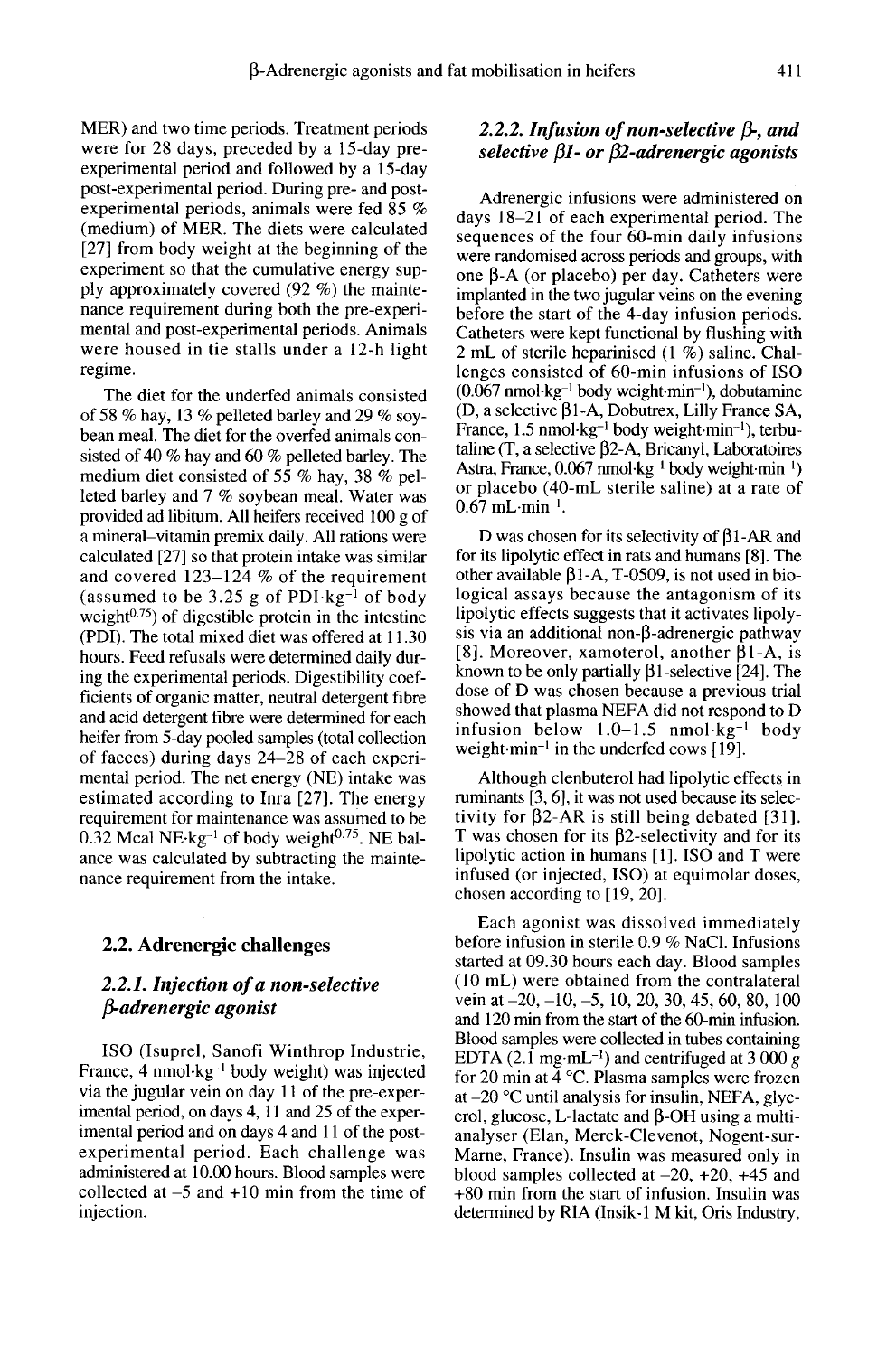Gif-sur-Yvette, France) with a sensitivity of  $20 \text{ pmol·L}^{-1}$ . The intra- and inter-assay CV were 9 and 13 %, respectively.

The intra-assay coefficient of variation (CV) for each metabolite determination was calculated using duplicate determinations on 570 samples taken from our trial. The inter-assay CV values for metabolite determinations were calculated from repeated measurements made on two control plasmas. These plasmas were taken from three dry non-pregnant adult cows that were either well-fed (F control) or restricted to 17 % of maintenance energy requirements for 7 days. Blood was taken from restricted cows 10 min after an injection of ISO  $(4 \text{ nmol·kg}^{-1} \text{ body})$ weight) (RI control). The inter-assay CV  $(n = 12)$  was calculated from the mean values of six replicated determinations from 12 different days on F and RI control plasmas. The mean values of control plasmas were used to correct the experimental plasmas for inter-assay variations.

The NEFA concentration was determined using an enzymatic kit (C-test Wako, Unipath, Dardilly, France), previously calibrated by Chilliard et al. [12]. The intra-assay CV for NEFA was  $0.5 \%$  (SD = 0.003 mmol·L<sup>-1</sup>). The inter-assay CV for NEFA was 7 % (pooled Dardilly, France), previously calibrated by<br>Chilliard et al. [12]. The intra-assay CV for<br>NEFA was  $0.5\%$  (SD = 0.003 mmol $L^{-1}$ ). The<br>inter-assay CV for NEFA was 7 % (pooled<br>SD = 0.057 mmol $L^{-1}$ , the means and SD of F<br> and RI controls were  $0.058 \pm 0.009$  and  $1.676 \pm 0.079$  mmol·L<sup>-1</sup>, respectively). NEFA was  $0.5\%$  (SD = 0.003<br>inter-assay CV for NEFA w<br>SD = 0.057 mmol·L<sup>-1</sup>, the me<br>and RI controls were 0.058 ± 0<br>0.079 mmol·L<sup>-1</sup>, respectively).<br>Free *s* lycerol was determin

Free glycerol was determined according to the glycerol kinase method [34] and a commercial kit (Sigma, France, reference 37-A).<br>The intra-assay CV for glycerol was 1.7 % (SD) Free glycerol was determined according to<br>the glycerol kinase method [34] and a com-<br>mercial kit (Sigma, France, reference 37-A).<br>The intra-assay CV for glycerol was 1.7 % (SD<br>= 1.26  $\mu$ mol·L<sup>-1</sup>) and the inter-assay CV  $4\%$  (pooled SD = 3.79 µmol/L, the means of F and RI controls were 4.97  $\pm$  1.25 and 197.64  $\pm$ <br>5.21 µmol·L<sup>-1</sup>, respectively). The intra-assay CV for glyces<br>= 1.26  $\mu$ mol·L<sup>-1</sup>) and the int<br>4 % (pooled SD = 3.79  $\mu$ mol<br>and RI controls were 4.97 ±<br>5.21  $\mu$ mol·L<sup>-1</sup>, respectively).<br>Glucose concentration

Glucose concentration was determined according to the glucose dehydrogenase method [5] and a commercial kit (Merck-Clevenot, Nogent-sur-Marne, France, reference 12193). The intra-assay CV for glucose was 0.5 % (SD = 0.021 mmol·L<sup>-1</sup>) and the inter-assay CV was 2 % according to the glucose dehydrogenase method<br>[5] and a commercial kit (Merck-Clevenot,<br>Nogent-sur-Marne, France, reference 12193).<br>The intra-assay CV for glucose was 0.5 % (SD =<br>0.021 mmol·L<sup>-1</sup>) and the inter-assay CV w [5] and a commercial kit (Merck-Clevenot,<br>Nogent-sur-Marne, France, reference 12193).<br>The intra-assay CV for glucose was 0.5 % (SD =<br>0.021 mmol·L<sup>-1</sup>) and the inter-assay CV was 2 %<br>(pooled SD = 0.087 mmol·L<sup>-1</sup>, the mean and RI controls were  $3.912 \pm 0.092$  and  $4.200 \pm$  $0.108$  mmol $\cdot L^{-1}$ , respectively).

The L-lactate concentration was assayed with the lactate oxidase method [40] and a commercial kit (BioMerieux, Marcy-1'Etoile, France, reference 61192). The intra-assay CV for L-lactate The L-lactate concentration was assayed with<br>the lactate oxidase method [40] and a commercial<br>kit (BioMérieux, Marcy-l'Etoile, France, refer-<br>ence 61192). The intra-assay CV for L-lactate<br>was  $0.5\%$  (SD = 0.004 mmol-L<sup>-1</sup> assay CV was  $8\%$  (pooled SD = 0.124) the means of F and RI controls were  $0.745 \pm 0.124$  links ommercial<br>nce, refer-<br>L-lactate<br>l the inter-<br>mmol·L<sup>-1</sup>,<br>e 0.745 ± 0.173 and  $2.389 \pm 0.025$  mmol $\cdot$ L<sup>-1</sup>, respectively).

The  $\beta$ -OH concentration was determined according to Barnouin et al. [4]. The intra-assay CV for  $\beta$ -OH was 4.1 % (SD = 0.013) and the inter-assay CV was  $4\%$  (pooled SD = etermined<br>intra-assay<br>mmol·L<sup>-1</sup>)<br>oled SD =  $0.021$  mmol $\cdot L^{-1}$ , the means of F and RI controls according to Barnouin et al. [4]. The intra-assay CV for  $\beta$ -OH was 4.1 % (SD = 0.013 mmol·L<sup>-1</sup>) and the inter-assay CV was 4 % (pooled SD = 0.021 mmol·L<sup>-1</sup>, the means of F and RI controls were 0.426 ± 0.023 and 0.557

### 2.3. Calculations and statistical analysis

The overall change in blood metabolites during the 60-min infusions was estimated by calculating the area under the response curve and above the baseline (summation of the area between successive pairs of concentration-time coordinates). The baseline concentration was the concentration at -5 min from the start of the infusion.

Data are expressed as means  $\pm$  SD and were analysed using the SAS GLM procedure [39]. For the data resulting from infusion protocols, the effects of the experimental period, the day of challenge nested within period and the cow were considered as random effects, whereas the effects of the animal group, and drug and energy levels were considered as fixed effects. The following model was used:

$$
Y_{ijklmn} = \mu + P_i + (P \times D)_{ij} + G_k + (C \times G)_{kl} + E_m
$$
  
+ (P \times C \times E)\_{ilm} + drug\_n + (drug \times E)\_{mn} + e\_{ijklmn}

where  $\mu$  was the overall mean and the other terms were, respectively: period effect (1 df), day of challenge effect nested within period (3 df), group effect (1 df), cow effect nested within group (2 df), energy level effect (1 df), period  $\times$  cow  $\times$ energy level interaction (2 df, error 1), drug effect  $(3 df)$ , drug  $\times$  energy level interaction  $(3 df)$  and the residual error (12 df). The effect of energy levels was tested against error 1. All the other terms were tested against the residual error. Differences between energy levels (low versus high) and drugs (placebo, ISO, D or T) were analysed using the least-square mean procedure [39]. Significance was declared at  $P < 0.05$ .

To analyse the short- and medium-term effects of energy levels on plasma NEFA ( $figure I$ ), data resulting from injection protocols on day 11 of the pre-experimental period, on days 4, 11 and 25 of the experimental period, and on days 4 and 11 of the post-experimental period were compared within or between low, medium and high energy levels, using the within-cow pairwise Student's t-test with a probability of 0.01, 0.05 or 0.10.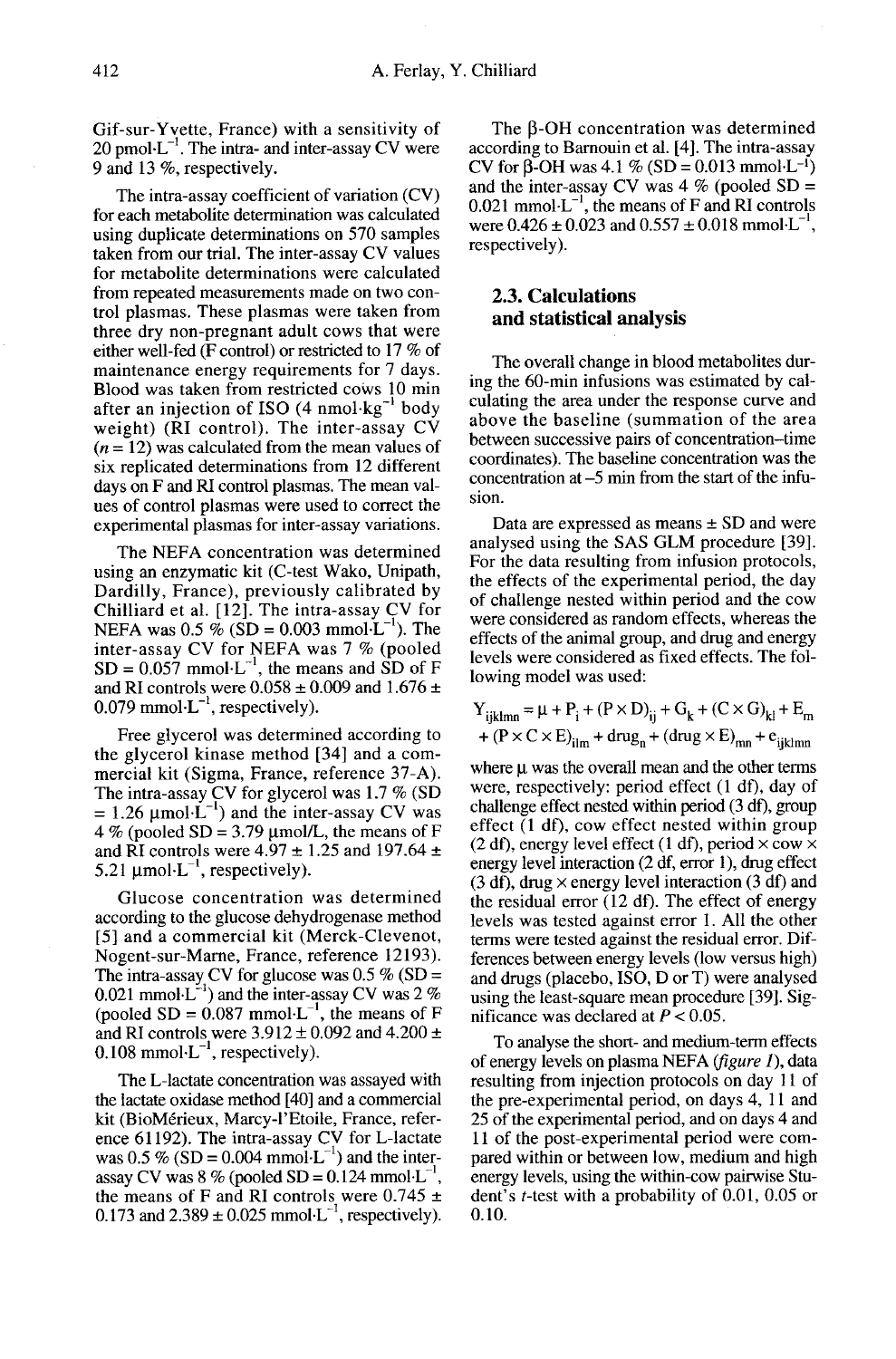

**Figure 1.** Effect of energy level on basal plasma non-esterified fatty acids (NEFA, open symbols). and plasma NEFA at 10 min (solid symbols) after the injection of non-selective  $\beta$ -agonist (isoproterenol, 4 nmol·kg<sup>-1</sup> body weight) in non-lactating, non-regnant heifers. Animals were fed at low ( or  $\square$ ), medium ( $\blacktriangle$  or  $\triangle$ ) or high ( $\blacktriangleright$  or  $\square$ ) energy level. \*, \*\*, or \*\*\*, values were significantly different from week 2 of the pre-experimental period,  $P < 0.10$ , 0.05 or 0.01, respectively.  $\tau$  or  $\tau\tau$ , values were significantly different from week 1 of the experimental period,  $P < 0.10$  or 0.05, respectively. a or  $\overline{A}$ , the 'low' diet was significantly different from the 'high' diet,  $P < 0.10$  or 0.01, respectively. All values at 10 min are significantly different  $(P < 0.01)$  from the basal value measured on the same day, whatever the diet, except for the 'high' diet at week 4 of the experimental period  $(P < 0.05)$  and for the 'medium' diet at week 1 of the post-experimental period ( $P < 0.05$ ). SOSSNA Adrenergic infusions (see *figure 2*). Values are means  $\pm$  SD.

#### 3. RESULTS

#### 3.1. Animals and diets

Total dry matter intake was  $2.7 \pm 0.1$  and  $6.1 \pm 0.2$  kg for under- and overfed heifers, respectively (table I). Organic matter digestibility did not differ between the two energy levels. In contrast, underfeeding significantly increased  $(P < 0.001)$  the neutral detergent fibre and acid detergent fibre digestibilities. The net energy balance of the underfed cows was negative, while that of the overfed cows was positive  $(P < 0.001)$ .

The corrected body weight of the animals decreased or increased slightly during under- or overfeeding, respectively (-3.6 and  $+1.4\%$ ,  $P < 0.01$ , table I).

## 3.2. Effects of the feeding level and ISO injection on temporal changes in plasma metabolites and insulin

A decrease in feeding levels (from medium to low energy level) over a period of 1 week enhanced basal ( $P < 0.05$ ) and ISO-stimulated  $(P < 0.01)$  plasma NEFA (week 2 of the pre-experimental period ver-<br>sus week 1 of the experimental period,  $fig$ ure 1). The basal plasma NEFA was significantly higher after 2 ( $P < 0.10$ ) and 4  $(P < 0.05)$  weeks of underfeeding than at the end of the pre-experimental period. The stimulated fat mobilisation was significantly higher ( $P < 0.05$ ) after 2 and 4 weeks of underfeeding than at the end of the preexperimental period. The basal and stimu-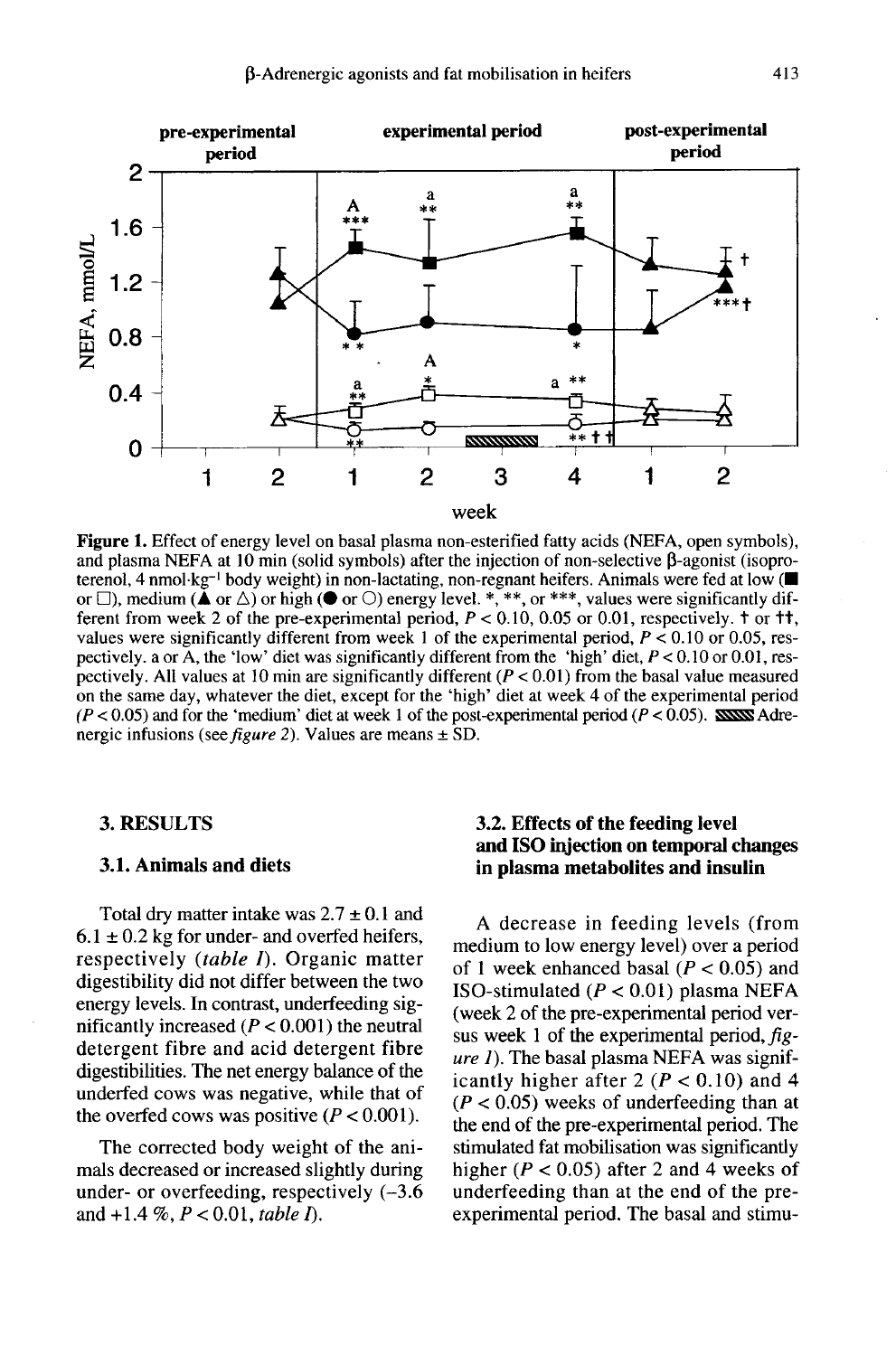| <b>Nutritional status</b>                               | Underfed<br>$(n=4)$ | Overfed<br>$(n=4)$ | Energy level effect |
|---------------------------------------------------------|---------------------|--------------------|---------------------|
| Ingredient (kg dry matter $day^{-1}$ )                  |                     |                    |                     |
| Hay                                                     | $1.53 \pm 0.08$     | $2.39 \pm 0.08$    | 0.001               |
| Soybean meal                                            | $0.75 \pm 0.05$     |                    | 0.001               |
| Barley                                                  | $0.35 \pm 0.00$     | $3.58 \pm 0.12$    | 0.001               |
| Mineral and vitamin premix <sup>3</sup>                 | $0.10 \pm 0.00$     | $0.10 \pm 0.00$    | <b>NS</b>           |
| Total feed                                              | $2.73 \pm 0.13$     | $6.07 \pm 0.20$    | 0.001               |
| Selected nutrient intake $(kg \cdot day^{-1})$          |                     |                    |                     |
| OМ                                                      | $2.44 \pm 0.12$     | $5.64 \pm 0.19$    | 0.001               |
| PDI                                                     | $0.45 \pm 0.03$     | $0.47 \pm 0.02$    | NS.                 |
| Digestibility $(\%)$                                    |                     |                    |                     |
| <b>OM</b>                                               | $77.5 \pm 1.4$      | $75.2 \pm 2.2$     | <b>NS</b>           |
| Neutral detergent fibre                                 | $71.3 \pm 1.4$      | $55.6 \pm 5.9$     | 0.001               |
| Acid detergent fibre                                    | $65.3 \pm 2.1$      | $50.3 \pm 2.8$     | 0.001               |
| Energy intake $(MJ NE-day^{-1})$                        | $17.2 \pm 0.9$      | $41.5 \pm 1.4$     | 0.001               |
| Energy balance <sup>4</sup> (MJ NE-day <sup>-1</sup> )  | $-12.5 \pm 0.8$     | $+10.6 \pm 0.2$    | 0.001               |
| Variation in body weight <sup>5</sup> (kg)              | $-27 \pm 9$         | $13 \pm 6$         | 0.001               |
| Variation in corrected body weight <sup>5, 6</sup> (kg) | $-20 \pm 9$         | $8 \pm 6$          | 0.01                |

Table I. Ingredients, energy and protein intakes, organic matter, neutral detergent fibre and acid detergent fibre digestibilities of total mixed rations, energy balance and changes in body weight.<sup>1,2</sup>

<sup>1</sup> Values are means  $\pm$  SD. Number of observations (cows) in parentheses. NS: not significant ( $P > 0.05$ ).

<sup>2</sup> Abbreviations used: OM, organic matter; PDI, protein digestible in the intestine (Inra, 1989); NE, net energy. <sup>3</sup> Minerals, %: P, 14; Ca, 16; Mg, 3; Na, 4.7. Trace elements, mg·kg<sup>-1</sup>: Zn, 4 000; Mn, 3 000; Cu, 800; I, 60; Co, 20; Se, 5. Vitamins, mg·kg<sup>-1</sup>: retinyl acetate, 86; cholecalciferol, 2; RRR- $\alpha$  tocopheryl acetate, 67.

 $4$  Balance = intake-maintenance requirement.

<sup>5</sup> Variation between the 2nd week of the pre-experimental period and the 4th week of the experimental period.

<sup>6</sup> Corrected body weight = body weight  $-4 \times$  dry matter intake [13].

lated plasma NEFA levels after 4 weeks were no different from those determined after 1 week of underfeeding *(figure 1)*.

An increase in feeding levels (from medium to high energy level) over a period of 1 week reduced the basal and ISO-stimulated plasma NEFA ( $P < 0.05$ , week 2 of the pre-experimental period versus week 1 of the experimental period, *figure 1*). The basal ( $P < 0.05$ ) or stimulated ( $P < 0.10$ ) fat mobilisation was significantly lower only after 4 weeks of overfeeding than at the end of the pre-experimental period. The basal plasma NEFA level after 4 weeks was, however, slightly higher than that after 1 week of overfeeding ( $P < 0.05$ ), whereas the stimulated NEFA level remained unchanged.

During the experimental period, the basal plasma NEFA in low diet cows was higher in weeks 2 ( $P < 0.01$ ) and 1 or 4 ( $P < 0.10$ ) than in high diet cows (figure  $I$ ). The stimulated plasma NEFA was higher in weeks 1  $(P < 0.01)$  and 2 or 4  $(P < 0.10)$  in underfed cows than in overfed cows (figure 1).

Under basal conditions, both plasma NEFA ( $P < 0.05$ ) and glycerol ( $P < 0.10$ ) levels were higher in underfed than in overfed groups during the third week of the experimental period  $(table II)$ . In contrast, the plasma concentration of lactate was decreased ( $P < 0.05$ ) by underfeeding ( $fig$ *ure* 2). Plasma glucose,  $\beta$ -OH and insulin concentrations were not modified by energy levels (figure 2).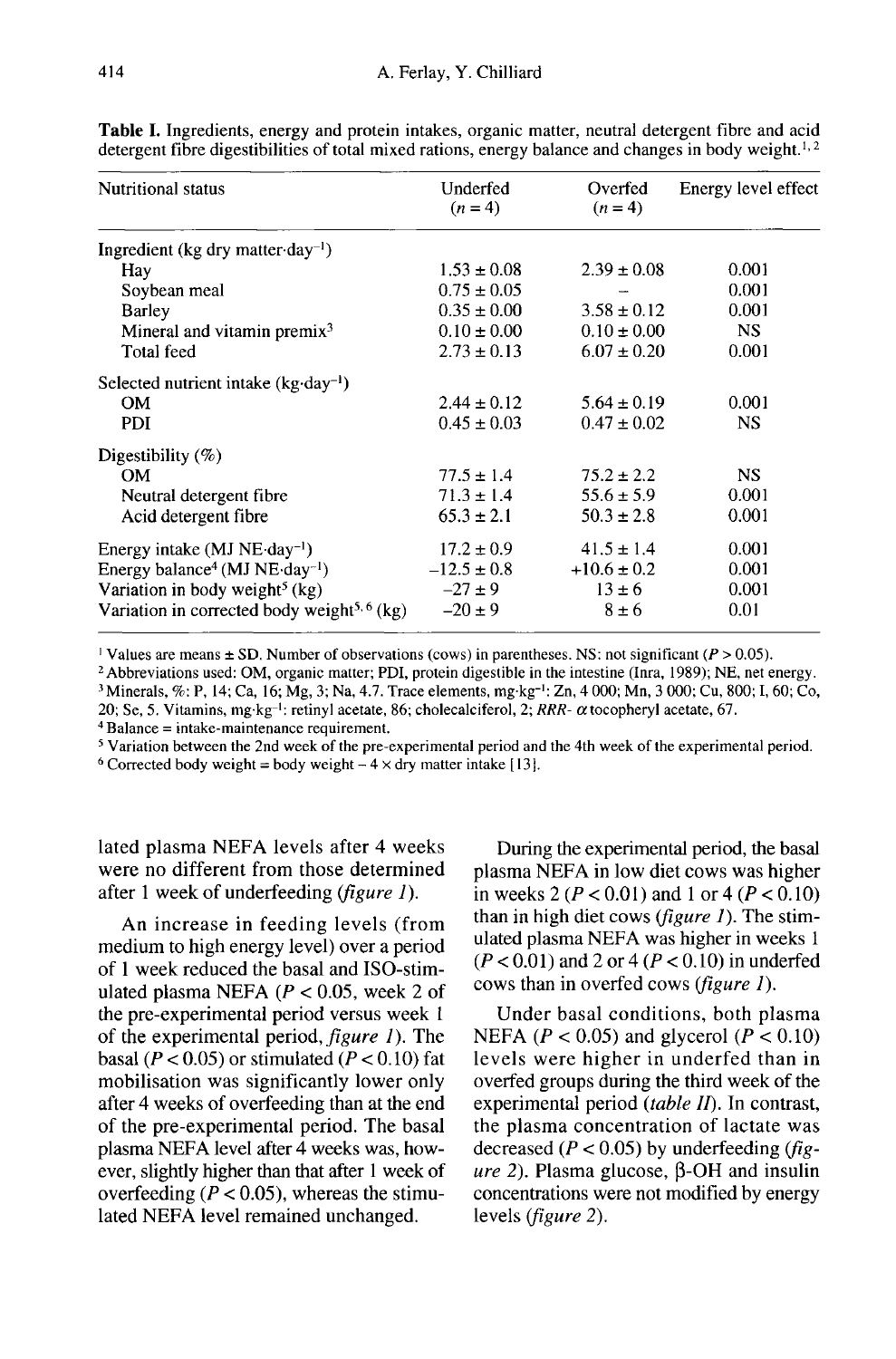| Table II. Effects of energy levels and 60-min infusions of non-selective $\beta$ -(isoproterenol, 0.067 nmol·kg <sup>-1</sup> body weight min <sup>-1</sup> ), selective $\beta1$ -(dobu-<br>tamine, 1.5 nmol·kg <sup>-1</sup> body weight min <sup>-1</sup> ) and $\beta$ 2-(terbutaline, 0.067 nmol·kg <sup>-1</sup> body weight min <sup>-1</sup> ) adrenergic agonists and placebo (40 mL of sterile saline)<br>on plasma non-esterified fatty acids (NEFA) and glycerol in non-lactating, non-pregnant heifers. <sup>1</sup> |            |                   |                    |                                                           |                   |                    |                     |                                          |                |                   |           |                                                           |
|-----------------------------------------------------------------------------------------------------------------------------------------------------------------------------------------------------------------------------------------------------------------------------------------------------------------------------------------------------------------------------------------------------------------------------------------------------------------------------------------------------------------------------------|------------|-------------------|--------------------|-----------------------------------------------------------|-------------------|--------------------|---------------------|------------------------------------------|----------------|-------------------|-----------|-----------------------------------------------------------|
| Energy level                                                                                                                                                                                                                                                                                                                                                                                                                                                                                                                      |            |                   | Underfed           |                                                           |                   | Overfed            |                     |                                          |                |                   | Effects   |                                                           |
| Drugs                                                                                                                                                                                                                                                                                                                                                                                                                                                                                                                             | Placebo    | $\mathbf{a}$      |                    | $\overline{150}$                                          | Placebo D         |                    |                     | ISO <sub></sub>                          |                |                   |           | energy level<br>SEM Energy Drug Drug×<br>level energy lev |
| NEFA                                                                                                                                                                                                                                                                                                                                                                                                                                                                                                                              |            |                   |                    |                                                           |                   |                    |                     |                                          |                |                   |           |                                                           |
| Basal <sup>2</sup> (µM)                                                                                                                                                                                                                                                                                                                                                                                                                                                                                                           | 348A       | 399A              | 386A               | 383 <sup>A</sup>                                          | $107^{\text{B}}$  | 102 <sup>B</sup>   | 104 <sup>B</sup>    | 111B                                     | $\overline{5}$ | 0.05              | <b>SN</b> | $^{2}S$                                                   |
| Response <sup>3</sup> at 10 min (µM)                                                                                                                                                                                                                                                                                                                                                                                                                                                                                              | $-43A$     | $\frac{a}{2}$     | 18ABD              | 1009C                                                     | $-14$ ABD         | $76^{BD}$          | $-21$ <sup>AD</sup> | 453E                                     | $\frac{36}{5}$ |                   | 0.001     |                                                           |
| Response at 30 min ( $\mu$ M) $-142^A$                                                                                                                                                                                                                                                                                                                                                                                                                                                                                            |            | $20^{AB}$         | 329 <sup>B</sup>   | <b>1818<sup>C</sup></b>                                   | 78^в              | 93AB               | 76 <sup>АВ</sup>    | $1061^{\rm D}$                           | 113            | $\frac{8}{500}$   | 0.001     | 0.001<br>0.05<br>0.01                                     |
| Response area <sup>4</sup> (mM·min <sup>-1</sup> ) $-5.73$ <sup>A</sup>                                                                                                                                                                                                                                                                                                                                                                                                                                                           |            | 1.37AB            | $13.24^{B}$        | $90.00^{\circ}$                                           | $4.22^{AB}$       | 4.34AB             | 3.03AB              | 52.00 <sup>D</sup>                       | 4.58           | <b>SN</b>         | 0.001     |                                                           |
| Glycerol                                                                                                                                                                                                                                                                                                                                                                                                                                                                                                                          |            |                   |                    |                                                           |                   |                    |                     |                                          |                |                   |           |                                                           |
| Basal (µM)                                                                                                                                                                                                                                                                                                                                                                                                                                                                                                                        | $33.4^{A}$ | 45.0 <sup>A</sup> |                    | 29.8ADE 30.1ADE                                           | $12.5^B$          | $20.7$ вс<br><br>Е |                     | 15.7 <sup>ВСЕ</sup> 21.6 <sup>ВСДЕ</sup> | 4.2            | 0.10              | <b>SN</b> | Ž                                                         |
| Response at 10 min (µM)                                                                                                                                                                                                                                                                                                                                                                                                                                                                                                           | $-5.5^{A}$ | $-1.5^{\text{A}}$ | $8.8^{A}$          | $138.8^{\textstyle\mathrm{B}}$                            | 1.7 <sup>A</sup>  | $10.2^{\text{A}}$  | $0.4^{A}$           | $58.7^{\circ}$                           | 6.4            | $\frac{0.10}{NS}$ | 0.001     | 0.001                                                     |
| Response at 30 min (µM)                                                                                                                                                                                                                                                                                                                                                                                                                                                                                                           | $-8.4^{A}$ | $-14.3A$          | 30.4 <sup>AB</sup> | 153.0 <sup>C</sup>                                        | $16.8^{\text{A}}$ | $6.2^{\text{A}}$   | $15.3^{A}$          | 64.1 <sup>B</sup>                        | 13.6           |                   | 0.001     | 0.05                                                      |
| Response area ( $\mu$ M·min <sup>-1</sup> ) -287.7 <sup>A</sup> -500.0 <sup>A</sup> 908.4 <sup>A</sup>                                                                                                                                                                                                                                                                                                                                                                                                                            |            |                   |                    | 7292.0 <sup>B</sup> 747.6 <sup>A</sup> 234.9 <sup>A</sup> |                   |                    | 642.9A              | 3495.9 <sup>C</sup>                      | 483.4          | <b>SN</b>         | 0.001     | 0.01                                                      |

<sup>1</sup> Values are least square means. NS = not significant ( $P > 0.05$ ), A, B, C, D, E, P < 0.05. Means on the same row with different superscripts differ.

Abbreviations used: D, dobutamine; T, terbutaline; ISO, isoproterenol.

<sup>2</sup> NEFA or glycerol concentrations before adrenergic infusion.

<sup>3</sup> Amplitude of NEFA or glycerol response above baseline at a given time after adrenergic infusion.<br><sup>4</sup> Area under the concentration curve from 0 to 60 min and above baseline.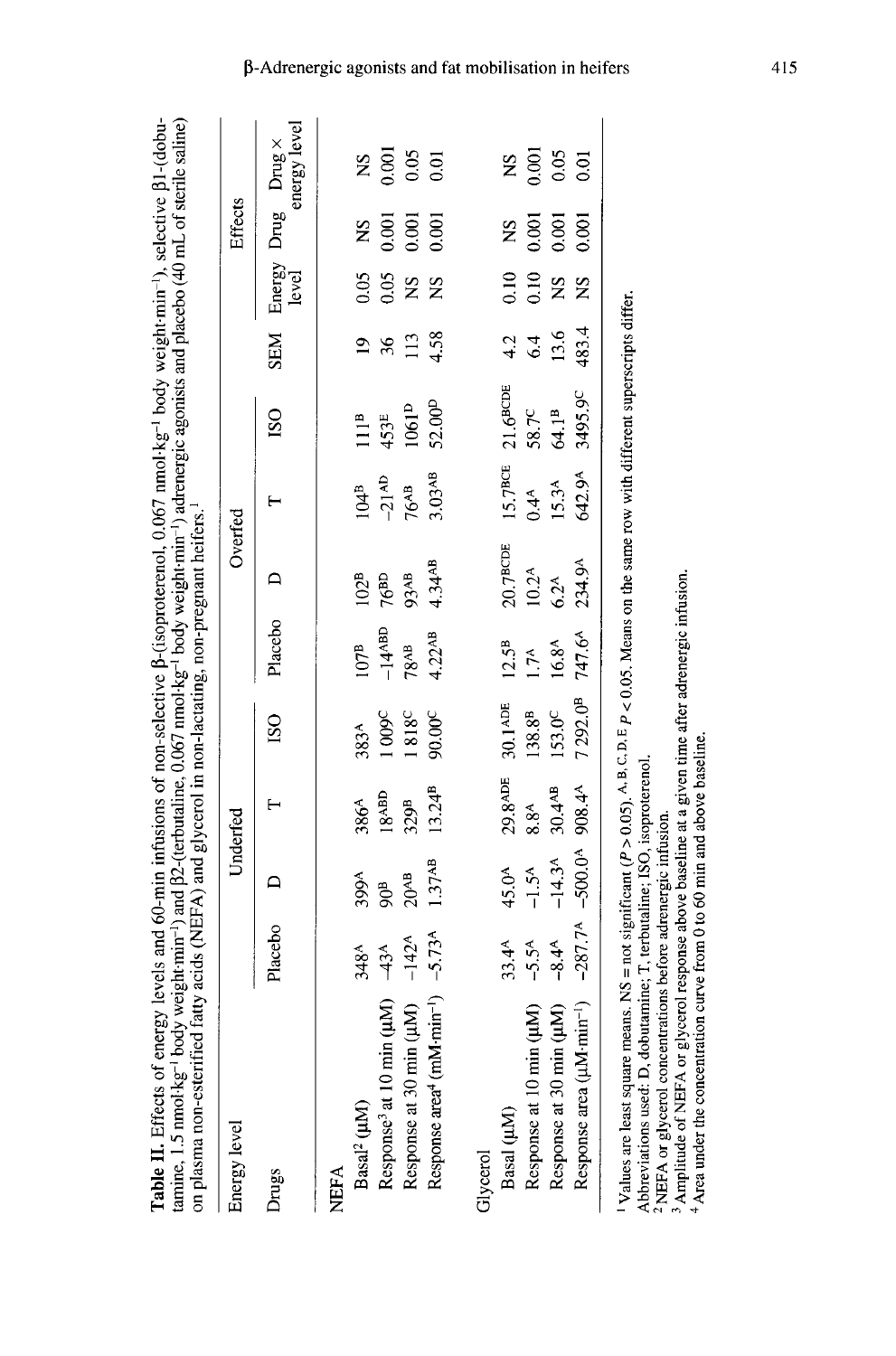

Figure 2. Effects of isoproterenol infusions (0-60 min at 0.067 nmol $\text{kg}^{-1}$  body weight min<sup>-1</sup>) on plasma non-esterified fatty acids (NEFA), glycerol, glucose, insulin, lactate and 3-hydroxybutyrate  $(B-OH)$  in underfed  $(O)$  or overfed  $(\bullet)$  non-pregnant, non-lactating heifers.

## 3.3. Effects of the infusion of non-selective adrenergic  $\beta$ -agonist, and selective  $\beta$ 1- and  $\beta$ 2-adrenergic agonists, on plasma metabolites and insulin

The overall effects of the treatments are reported in table II. Both plasma NEFA and glycerol responses after 10 min of the drug infusions were significantly higher in underfed than in overfed groups (table  $II$ ). Drug effects were significant ( $P < 0.001$ ) on plasma NEFA and glycerol responses at 10 and 30 min, and on NEFA and glycerol response areas ( $P < 0.001$ ). The interactions between drugs and energy level were significant for all variables  $(table II)$ .

The plasma NEFA level during ISO infusion increased for 10 min, and reached a plateau between 20 and 30 min for under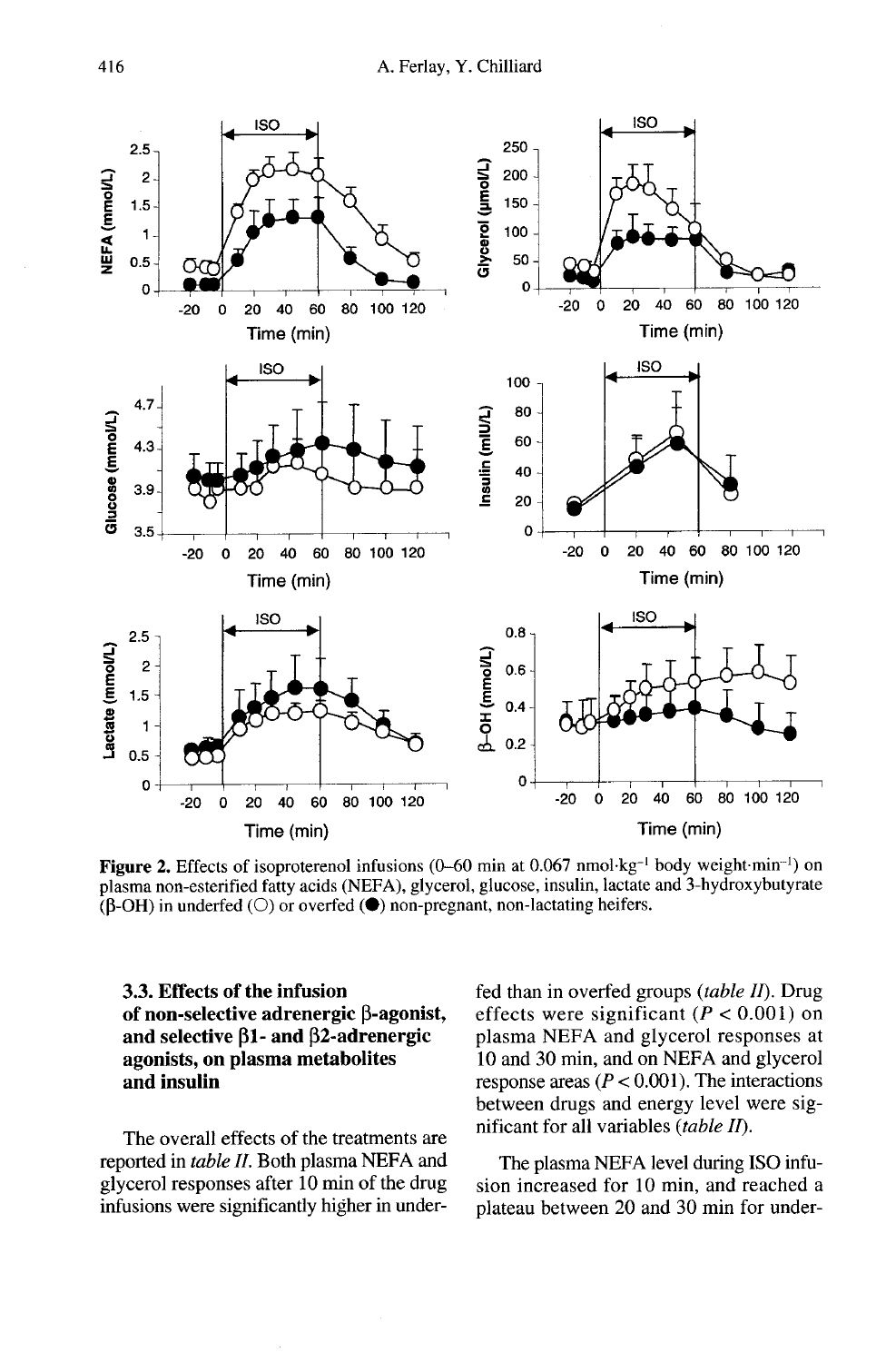and overfed groups. The maximal NEFA concentrations at 45 and 60 min were 2.17 and 1.31 mmol $-L^{-1}$  ( $P < 0.001$ ), for underfed and overfed groups, respectively (figure 2). The glycerol level increased for 10 min for both groups, and peaked at 30 and 20 min, at 189 and 94  $\mu$ mol·L<sup>-1</sup> (*P* < 0.01), for underfed and overfed groups, respectively. The concentrations of NEFA and glycerol returned to baseline values within 60 and 20 min after the end of ISO infusion, respectively (figure 2).

The T had a slight but significant effect on the plasma NEFA response at 30 min after the start of infusion in the underfed group  $(P < 0.05$ , table II). The D had no lipolytic effect, except for the plasma NEFA response at 10 min in underfed cows ( $P < 0.05$ ). ISO infusion induced the same trends in plasma NEFA and glycerol responses, but the response area of glycerol to  $\beta$ -A was markedly lower (approximately 12-15 times) than that of NEFA.

ISO infusion enhanced glycaemia and insulinaemia ( $P < 0.05$ ) whatever the diet (figure 2). Plasma glucose levels peaked at 45 and 60 min during ISO infusion for underfed and overfed cows, respectively. The maximal glucose concentrations tended to be lower ( $P < 0.10$ ) in underfed cows than in overfed cows  $(4.15 \text{ versus } 4.34 \text{ mmol·L}^{-1})$ , respectively, figure 2). Glucose concentrations returned to the baseline within 20 min post-infusion in the underfed group, but not in the overfed group (figure 2). Plasma insulin peaked at 45 min for under- and<br>overfed cows (66.4 versus 61.6 mIU·L<sup>-1</sup>, from the underleaded within 20 min<br>post-infusion in the underfed group, but not<br>in the overfed group (*figure 2*). Plasma<br>insulin peaked at 45 min for under- and<br>overfed cows (66.4 versus 61.6 mIU·L<sup>-1</sup>,<br>respectively, *fi* respectively, figure 2). ISO sharply increased plasma lactate in underfed and overfed cows  $(P < 0.01$ , *figure 2*). The maximal concentration of plasma lactate tended to be lower  $(P < 0.10)$  in underfed cows than in overfed plasma lactate in underfed and overfed cows ( $P < 0.01$ , figure 2). The maximal concentration of plasma lactate tended to be lower ( $P < 0.10$ ) in underfed cows than in overfed cows (1.200 versus 1.627 mmol $\cdot$ L<sup>-1</sup>, respec tively, figure 2). The lactate levels declined but did not return to the baseline after the end of ISO infusion. ISO increased plasma but did not return to the baseline after the<br>end of ISO infusion. ISO increased plasma<br> $\beta$ -OH only in underfed cows ( $P < 0.05$ ,  $\beta g$ -<br>ure 2) and this effect lasted for at least

60 min after the end of the ISO infusion. T and D infusions did not modify any metabolite or insulin concentration, and the interactions between drug and energy levels were not significant (data not shown).

#### 4. DISCUSSION

## 4.1. Role of  $\beta$ 1- and  $\beta$ 2-adrenergic agents in body fat mobilisation

The absence of a lipolytic effect of D, whatever the energy level, corresponds to our previous data on underfed cows [ 19], showing a very small change in NEFA concentrations in animals infused with similar D doses. Both results seem to contradict the relatively high proportion of  $\beta$ 1-AR in the  $\beta$ -AR population of bovine AT (29 %) [43]. D is probably not very efficient as a  $\beta$ 1-A, as was shown in the pig [35]. In humans and rats [32], the presence and role of  $\beta$ 1-AR were shown by binding studies and in vitro or in situ measurements of lipolytic responses stimulated by ISO and inhibited by selective  $\beta$ 1-antagonists (i.e. CGP120712) [1, 30, 33]. Further in vivo experiments using these tools will be necessary to better clarify the role of  $\beta$ 1-AR in fat mobilisation of cattle.

ISO caused significant lipolytic effects as compared to the slight effects of T. This result is surprising, but confirms in part our previous data [ 19]. At the same infused dose  $(0.07 \text{ nmol·kg}^{-1}$  body weight $\cdot$ min<sup>-1</sup>), the response area to T was only 49 % of the response area to ISO in the previous study, and 15 % of that in the present study. Similarly, the dialysate glycerol response area<br>to T, perfused in situ at  $10^{-4}$  or  $10^{-5}$  M in underfed ewes, represented only 38 or 49 %, respectively, of the response to ISO [21].

In ruminants, only indirect comparisons can be made between the effects of T and other  $\beta$ 2-A. Clenbuterol infusing [3] at  $0.04$  nmol $\text{kg}^{-1}$  body weight $\cdot$ min<sup>-1</sup> for 60 min (half the dose of that of T used in our study) in lactating well-fed cows increased the plasma NEFA up to levels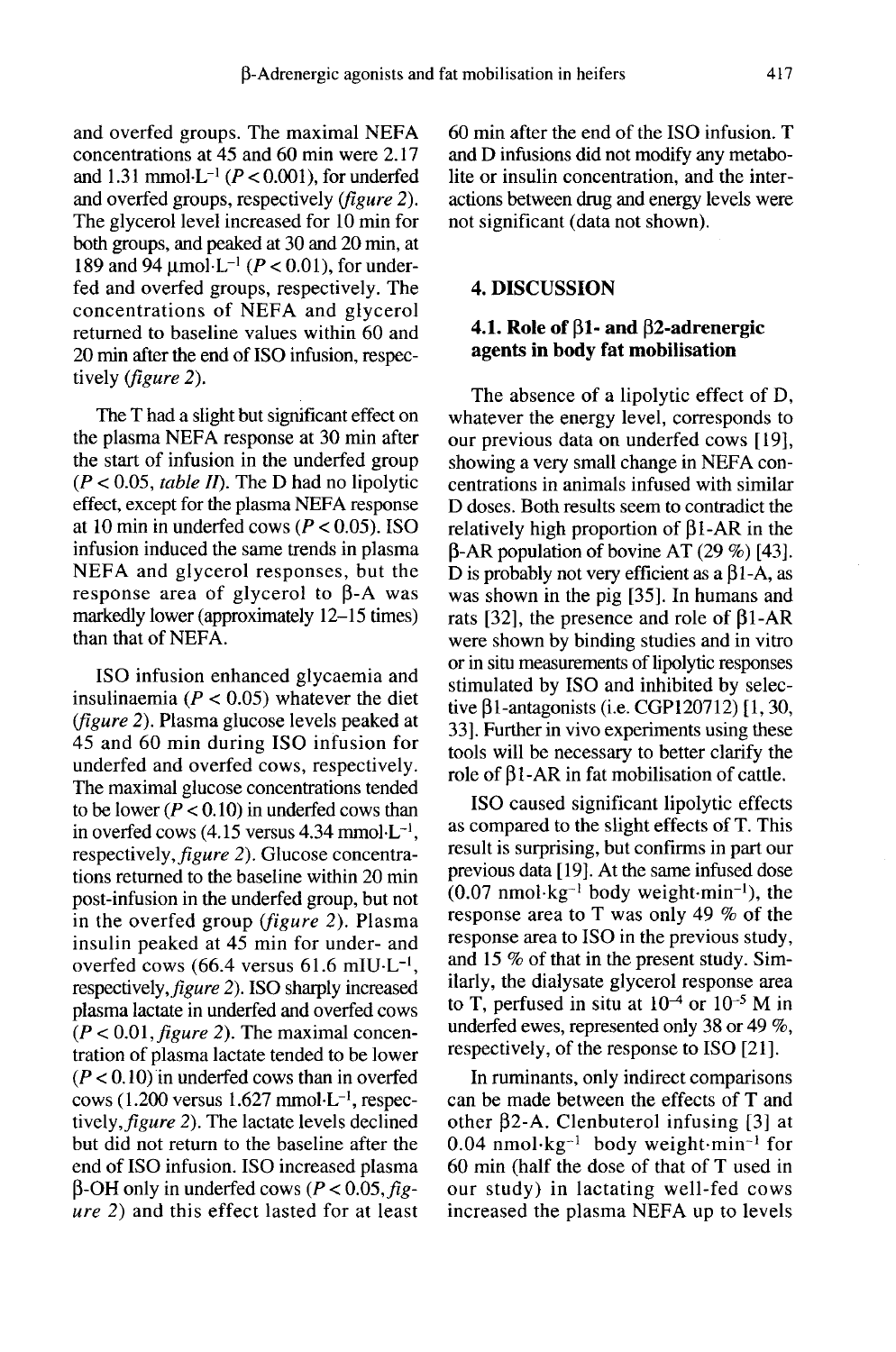similar to those obtained with T in our study. In contrast, T infusing at 0.03 body weight-min-' had no lipolytic effect A. Ferlay<br>nmol·kg<sup>-1</sup><br>ytic effect in underfed cows [19]. Thus, clenbuterol seems to be more potent than T, but less so than ISO, and this may be due in part to the fact that clenbuterol could interact with other  $\beta$ -AR (e.g.  $\beta$ 1-AR) [31].

The weak effect of T could not be explained by a low number of  $\beta$ 2-AR in cattle AT, which is about 70 % of the sum of  $\beta$ 1-,  $\beta$ 2- and  $\beta$ 3-AR [43]. Our result could be due to a higher affinity or maximal activity of ISO than T for the  $\beta$ 2-AR. Indeed, the in vitro  $ED_{50}$  of ISO and T in humans was approximately  $3.10^{-9}$  and  $10^{-7}$  M, respectively [1]. The in vitro maximal activity of T was 40 and 69 % of the activity of ISO, in pigs [35] and in humans [1], respectively.

The high lipolytic effect of ISO could also be due to its interaction with other  $\beta$ -AR, such as  $\beta$ 3- or  $\beta$ 4-AR. Nevertheless, the in situ perfusion of a selective  $\beta$ 3-A in subcutaneous AT of underfed ewes had no lipolytic effect [21]. Galitzky et al. [23] suggested the existence of  $\beta$ 4-AR in human subcutaneous AT, but no data on putative p4-AR in ruminants are available.

The ISO infusion increased plasma  $\beta$ -OH and lactate concentrations (*figure 2*). The increase in plasma  $\beta$ -OH by a  $\beta$ -A, in the monogastric species, was shown to be due to an increase in the production of ketone bodies by the liver, combined with an increase in the plasma NEFA concentration [45].  $\beta$ -OH may be antilipolytic in vivo in cattle [36], but this seems to be unlikely in our study because the maximal concentraincrease in the plasma NEFA concentration<br>[45].  $\beta$ -OH may be antilipolytic in vivo in<br>cattle [36], but this seems to be unlikely in<br>our study because the maximal concentra-<br>tions of  $\beta$ -OH (0.34-0.44 mmol-L<sup>-1</sup>) were<br>m much lower than those  $(2-4)$ required for an antilipolytic effect.

The increase in plasma lactate during ISO infusion was probably caused essentially by muscle glycogenolysis resulting from the activation of  $\beta$ 2-AR [41]. Lactate could have an antilipolytic effect under basal conditions in vitro in the dog [17] or on ISO-

induced lipolysis in human fat cells at very Chilliard<br>induced lipolysis in human fat cells at very<br>high concentrations (16 mmol- $L^{-1}$  of lactate<br>[18]). The highest plasma lactate concen-[18]). The highest plasma lactate concentration in our study was, however, no more than  $1.63$  mmol $\cdot L^{-1}$ . On the other hand, ISO increased plasma glucose and insulin (figure 2), which may inhibit NEFA release by AT [44], since the plasma antilipolytic concentrations of glucose and insulin in ISO increased plasma glucose and insulin (*figure 2*), which may inhibit NEFA release<br>by AT [44], since the plasma antilipolytic<br>concentrations of glucose and insulin in<br>sheep were above 3.5 mmol·L<sup>-1</sup> [9] and<br>4.5 mIU·L<sup>-</sup> by AT [44], since the plasma antilipolytic<br>concentrations of glucose and insulin in<br>sheep were above 3.5 mmol·L<sup>-1</sup> [9] and<br>4.5 mIU·L<sup>-1</sup> [37], respectively. Thus, the<br>net lipolytic effect of ISO would be even net lipolytic effect of ISO would be even greater than that observed, and the real difference between the effects of ISO, D and T on fat mobilisation could be greater than those suggested by our results.

## 4.2. Effect of the feeding level on body fat mobilisation

Underfeeding increased basal plasma NEFA in ruminants, as previously described [7, 15, 22]. This increase in fat mobilisation was not due to a decrease in the antilipolytic effects of basal (preprandial) plasma insulin and glucose [44], because these two factors were not modified in our study (figure 2). However, post-prandial plasma insulin could have been modified by energy level [ 14].

Basal or ISO-stimulated plasma NEFA levels obtained with the medium diet were in between the levels obtained with the low and high diets (figure 1). This confirms the relationship that exists between basal NEFA or NEFA response to a  $\beta$ -adrenergic challenge, and energy balance in ruminants [ 1, 6, 20]. This increase seems to be due in part to an increase in  $\beta$ 2-AR stimulation, without changes in the  $\beta$ 1-adrenergic response. This result contrasts with that of Barbe et al. [2] who reported that the in situ lipolytic response to  $\beta$ 1-A (dobutamine) was higher than the response to  $\beta$ 2-A (terbutaline) after a hypocaloric diet in obese humans. Moreto D and T were not modified after a hypocaloric diet in obese women [25]. The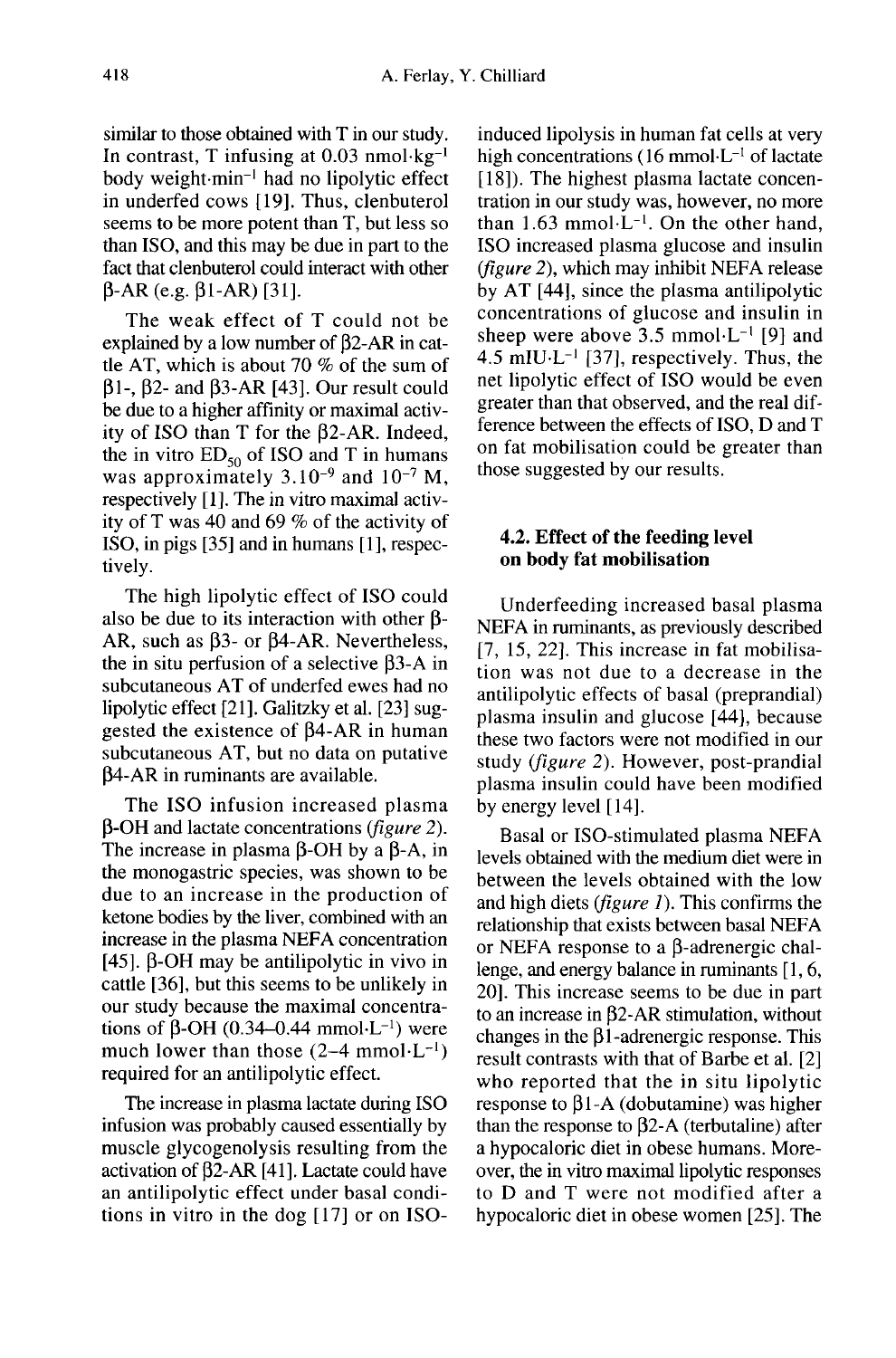increases in the  $\beta$ - and  $\beta$ 2-adrenergic responses after underfeeding in our study could be due to an increase in the number or affinity of  $\beta$ 1- and/or  $\beta$ 2-AR. It has been shown that, in lactating cows, fasting for 3 days increased affinity, but decreased the number of AT  $\beta$ -AR [26]. Another possibility is that underfeeding increases the coupling efficiency between the  $\beta$ -AR and adenylyl cyclase or changes other elements of the lipolytic cascade, since there was a decrease in the antilipolytic effect of adenosine in lactating cows fasting over a period of 3 days [26].

Another explanation could be that underfeeding induces an insulin resistance or increases the concentration of other plasma hormones (e.g. growth hormone, glucocorticoids or thyroid hormones), changes which can increase lipolysis and/or potentiate the effects of catecholamines [10, 14, 15]. Glucocorticoids enhance  $\beta$ 2-AR expression, whereas they strongly suppress  $\beta$ 1- and  $\beta$ 3-AR in murine 3T3-F442A cells [42]. Therefore, glucocorticoids could be partly responsible for the increase in  $\beta$ - and  $\beta$ 2adrenergic lipolysis in our study.

Basal fat mobilisation was unchanged by medium-term (4 weeks) undemutrition after the initial increase within week 1. A similar result was observed in ewes that were underfed for 4 weeks [15]. This contrasts, however, with Reid and Hinks' [38] and Jackson and Winkler's [28] data on sheep. Indeed these authors observed that plasma NEFA tended to decrease after 3 weeks of underfeeding or fasting.

To our knowledge, there are no published data on the effects of 4-week underfeeding on fat mobilisation response to a  $\beta$ -A stimulation in ruminants or monogastrics. Plasma NEFA levels after ISO injection were similar after 1 or 4 weeks of underfeeding ( $figure 1$ ), suggesting that the cattle AT response to  $\beta$ -adrenergic hormones does not change, and that there is no desensitisation during medium-term underfeeding. It was observed in humans that the sensitivity of adipocytes to the antilipolytic effect of adenosine does not change during 4 weeks of energy restriction [29].

This study suggests that lipomobilisation is not coupled with  $\beta$ 1-AR in cattle, contrary to several other species. Underfeeding rapidly increases the in vivo lipolytic response to  $\beta$ -A (within 1 week) until it reaches a constant value for at least 4 weeks, and this response is due in part to  $\beta$ 2-AR stimulation. Additional in vivo and in vitro studies using ISO and selective  $\beta$ 1- and  $\beta$ 2antagonists are required in order to better understand the effect of changes in feeding levels on the different  $\beta$ -AR subtypes that regulate lipolysis in cattle.

#### ACKNOWLEDGEMENTS

The authors thank M. Berlan and J. Galitzky for their helpful discussions on the experimental protocol, A. Ollier and J.P. Pezant for the management of the animals, D. Thomas, E. Girard<br>and G. Sauvage for blood sample collection, R. Lefaivre and M. Tourret for technical assistance, C. Durier for help in the statistical analysis, P. Béraud and Y. Fournier for help in preparing the manuscript and A.-M. Wall for revising the manuscript. This work was supported by a grant from the Auvergne Region ('Physiological adaptation of animals to harsh environmental conditions' Programme).

#### REFERENCES

- [1] Barbe P., Millet L., Galitzky J., Lafontan M., Berlan M., In situ assessment of the role of the  $\beta$ 1-,  $\beta$ 2- and  $\beta$ 3-adrenoceptors in the control of lipolysis and nutritive blood flow in human subcutaneous adipose tissue, Br. J. Pharmacol. 117 (1996) 907-913.
- [2] Barbe P., Stich V., Galitzky J., Kunesova M., Hainer V., Lafontan M., In vivo increase in adrenergic lipolytic response in subcutaneous adipose tissue of obese subjects submitted to a hypocaloric diet, J. Clin. Endocrin. Metabol. 82 (1997) 63-69.
- [3] Bareille N., Faverdin P., Lipid metabolism and intake behavior of dairy cows: effects of intravenous lipid and  $\beta$ -adrenergic supplementation, J. Dairy Sci. 79 (1996) 1209-1220.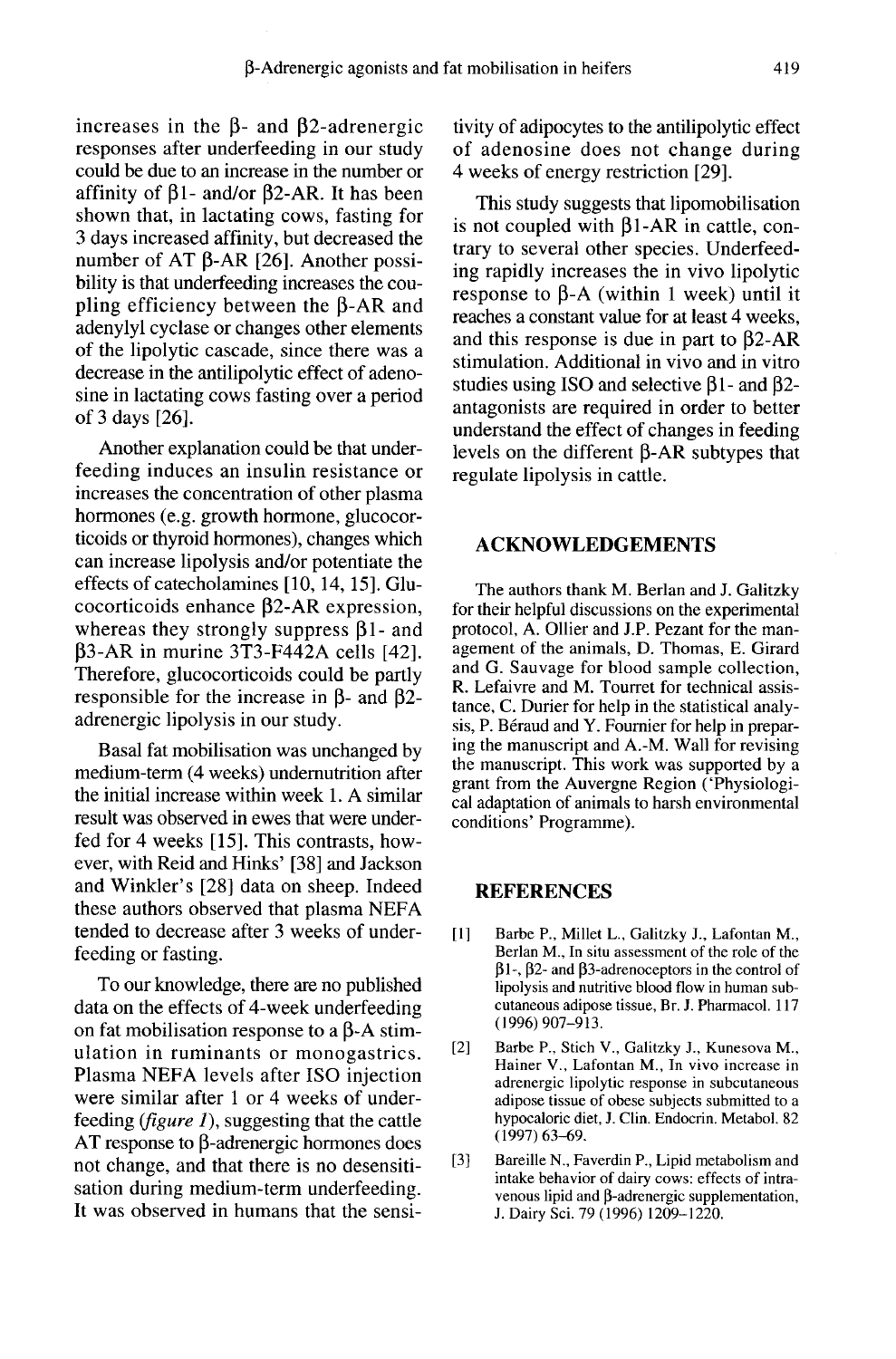- [4] Barnouin J., El Idilbi N., Chilliard Y., Chacornac J.P., Lefaivre R., Micro-dosage automatisé sans déproténisation du 3-hydroxy-butyrate plasmatique chez les bovins, Ann. Rech. V6t. 17 (1986) 129-139.
- [5] Bergmeyer H.U., Methods of Enzymatic Analysis, 2nd English ed., Translated from the 3rd German ed., Verlag chimie, Weinheim, Germany, 1974.
- [6] Blum J.W., Flueckiger N., Early metabolic and endocrine effects of perorally administered betaadrenoceptor agonists in calves, Eur. J. Pharmacol. 151 (1988) 177-187.
- [7] Blum J.W., Fröhli D.M., Kunz P., Effects of catecholamines on plasma free fatty acids in fed and fasted cattle, Endocrinology 110 (1982) 452-456.
- [8] Bousquet-Mélou A., Galitzky J., Moreno M.C., Berlan M., Lafontan M., Desensitization of P-adrenergic responses in adipocytes involves receptor subtypes and cAMP phosphodiesterase, Eur. J. Pharmacol. 289 (1995) 235-247.
- [9] Brockman R.P., Effect of glycemic changes on lipolysis in sheep in vivo, Metabolism 33 (1984) 329-331.
- [10] Brockman R.P., Laarveld B., Hormonal regu lation of metabolism in ruminants: a review, Livestock Prod. Sci. 14 (1986) 313-334.
- [11] Casteilla L., Muzzin P., Revelli J.P., Ricquier D., Giacobino J.P., Expression of  $\beta$ 1- and  $\beta$ 3-adrenergic-receptor messages and adenylate cyclase (3-adrenergic response in bovine perirenal adipose tissue during its transformation from brown into white fat, Biochem. J. 297 (1994) 93-97.
- [12] Chilliard Y., Bauchart D., Barnouin J., Determination of plasma non esterified fatty acids in herbivores and man: a comparison of values obtained by manual or automatic chromatographic, titrimetric, colorimetric and enzymatic methods, Reprod. Nutr. Dev. 24 (1984) 469-482.
- [13] Chilliard Y., Rémond B., Agabriel J., Robelin J., Verite R., Variations du contenu digestif et des réserves corporelles au cours du cycle gestation-lactation, Bull. Tech. C.R.Z.V. Theix 70  $(1987)$  117-131.
- [14] Chilliard Y., Doreau M., Bocquier F., Lobley G.E., Digestive and metabolic adaptations of ruminants to variations in food supply, in: Journet M., Grenet E., Farce M.H., Thériez M., Demarquilly C. (Ed.), Recent Developments in the Nutrition of Herbivores, Proceedings of the IVth International Symposium on the Nutrition of Herbivores, Inra, Paris, 1995, pp. 329-360.
- [15] Chilliard Y., Bocquier F., Doreau M., Digestive and metabolic adaptations of ruminants to undernutrition, and consequences on reproduction, Reprod. Nutr. Dev. 38 (1998) 131-152.
- [16] Chilliard Y., Ferlay A., Desprès L., Bocquier F., Plasma non-esterified fatty acid response to a (3-adrenergic challenge in underfed or overfed,

dry or lactating cows, before or after feeding, Anim. Sci. 67 (1998) 213-223.

- [ 17] Coppack S.W., Jensen M.D., Miles J.M., In vivo regulation of lipolysis in humans, J. Lipid Res. 35 (1994) 177-193.
- [18] De Pergola G., Cignarelli M., Nardelli G., Garruti G., Corso M., Di Paolo S., Cardone F., Giorgino R., Influence of lactate on isoproterenol-induced lipolysis and  $\beta$ -adrenoceptors distribution in human fat cells, Horm. Metabol. Res. 21 (1989) 210-213. terenoi-induced ilpolysis and p-adrenoceptors<br>distribution in human fat cells, Horm. Metabol.<br>Res. 21 (1989) 210–213.<br>[19] Ferlay A., Chilliard Y., Effects of β-, β<sub>1</sub>-, and<br> $β_2$ -adrenoceptor agonist infusion on plasma De Fregion O., Ugnatein wi., Nataent O., Cardone F.<br>Garruti G., Corso M., Di Paolo S., Cardone F.<br>Giorgino R., Influence of lactate on isopro-<br>terenol-induced lipolysis and β-adrenoceptors<br>distribution in human fat cells,
- esterified fatty acids in non-pregnant, non-lactating, underfed cows, Ann. Zootech. 44 (1995) 299.
- [20] Ferlay A., Chilliard Y., Sala A.M., Durier C., Bocquier F., Somatotropin treatment does not affect non-esterified fatty acid response to adrenergic injections in underfed or overfed nonlactating cows, J. Nutr. 126 (1996) 945-954.
- [21] Ferlay A., Charret C., Galitzky J., Berlan M., Chilliard Y., Effects of the infusion of  $\beta$ -,  $\beta$ 2- or P3-adrenergic agonists or epinephrine on in situ lipolysis in ewe subcutaneous adipose tissue, Reprod. Nutr. Dev. 38 (1998) 196-197.
- [22] Fröhli D.M., Blum J.W., Non-esterified fatty acids and glucose in lactating dairy cows: diurnal variations and changes in responsiveness during fasting to epinephrine and effects of betaadrenergic blockade, J. Dairy Sci. 71 (1988) 1170-1177.
- [23] Galitzky J., Langin D., Verwaerde P., Montastruc J.L., Lafontan M., Berlan M., Lipolytic nists and of CGP 12,177 in rat and human fat cells: preliminary pharmacological evidence for a putative (34-adrenoceptor, Br. J. Pharmacol. 122 (1997) 1244-1250.
- [24] Germack R., Starzec A.B., Vassy R., Perret G.Y., (3-adrenoceptor subtype expression and function in rat white adipocytes, Br. J. Pharmacol. 120 (1997) 201-210.
- [25] Hellström L., Reynisdottir S., Langin D., Rössner S., Arner P., Regulation of lipolysis in fat cells of obese women during long-term hypocaloric diet, Int. J. Obesity 20 (1996) 745-752.
- [26] Houseknecht K.L., Bauman D.E., Carey G.B., and food deprivation on  $\beta$ -adrenergic and Al adenosine receptor binding in adipose tissue of lactating cows, Domest. Anim. Endocrinol. 12  $(1995)\overline{3}25-336.$
- [27] Institut national de la recherche agronomique (Inra), Jarrige R. (Ed.), Ruminant Nutrition. Recommended Allowances and Feed Tables, John Libbey Eurotext, London, UK, Paris, 1989.
- [28] Jackson H.D., Winkler V.W., Effects of starvation on the fatty acid composition of adipose tissue and plasma lipids of sheep, J. Nutr. 100 (1970)201-207.